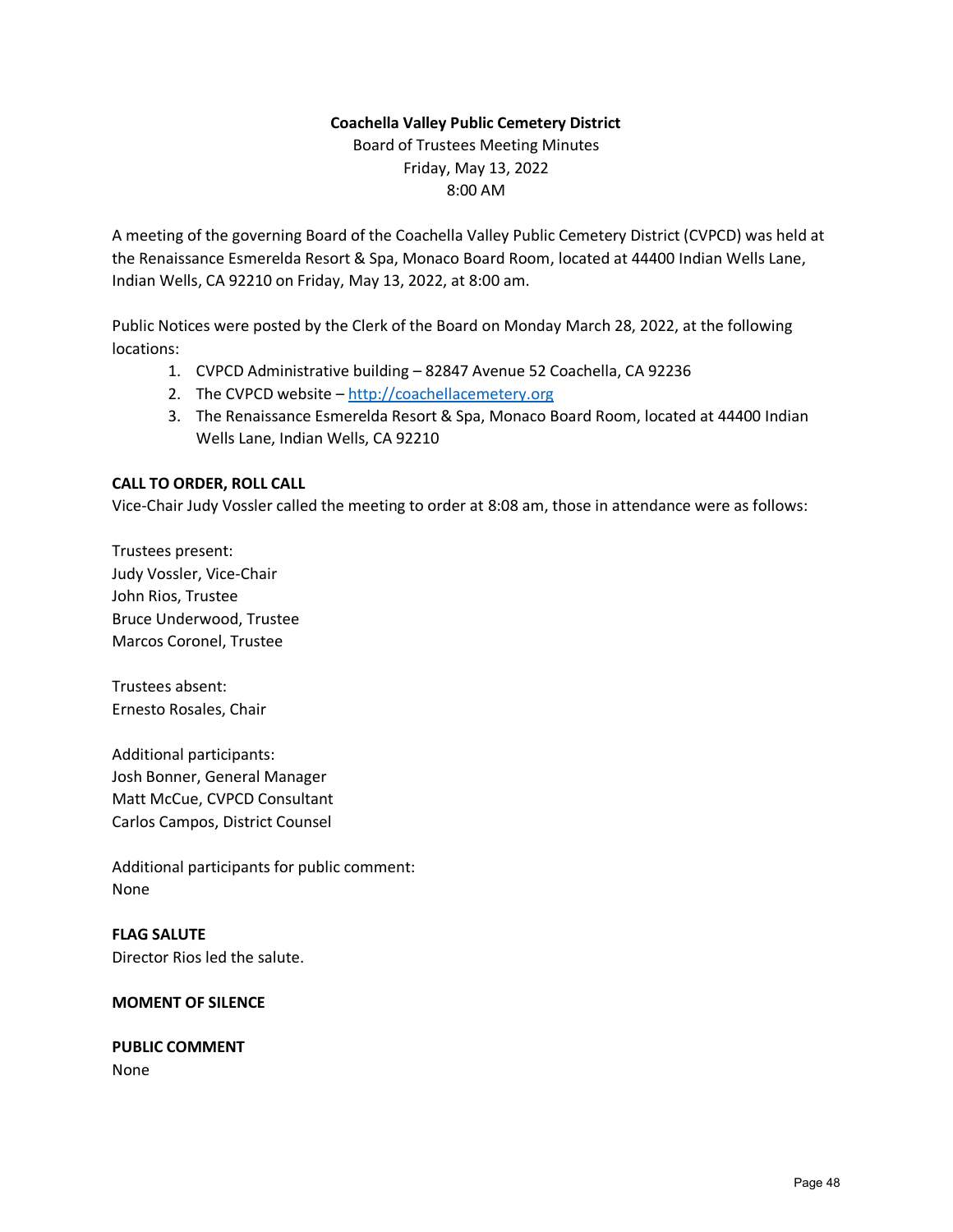# **ADDITIONS TO THE AGENDA**

None

#### **PRESENTATION**

- 1.1 2021-2022 Operational Review GM Bonner reviewed trends in interments, staffing and other operational statistics.
- 1.2 Employee Feedback

Consultant Bob Marra joined the meeting via Zoom and presented the feedback that he got from employees at his March 17, 2022 meeting with all employees.

1.3 2022-2023 Draft Budget

Consultant Matt McCue reviewed the proposed draft for the 2022-2023 fiscal year operating and capital budgets. The Board requested that Mr. McCue bring back another draft to the June 10, 2022 meeting.

1.4 Fee Study

Consultant Tony Thrasher with Willdan Financial presented the results thus far of his fee study for the District. Discussion ensued and the Board requested that he come back to a future meeting with different scenarios for the Board to consider.

## **CONSENT CALENDAR**

- 2.1 Trustee Minutes
	- a. Special Meeting April 22, 2022
- 2.2 Finance and Administration
	- a. Approval of Expenditures -- Checking 25806 25900 and ACHs as detailed, General – 1502, and PreNeed 1293-1294
	- b. Investment Report
	- c. Budget to Actual
- 2.3 Approval of Audit for Fiscal Year Ending June 30, 2021
- 2.4 Completion and termination of Ad Hoc Committees
	- a. Veteran's Ad Hoc Committee
	- b. Governance Ad Hoc Committee

Motion: Underwood; Move to pass the consent calendar. Second: Rios Yes: Vossler, Rios, Underwood, Coronel No: None Motion passed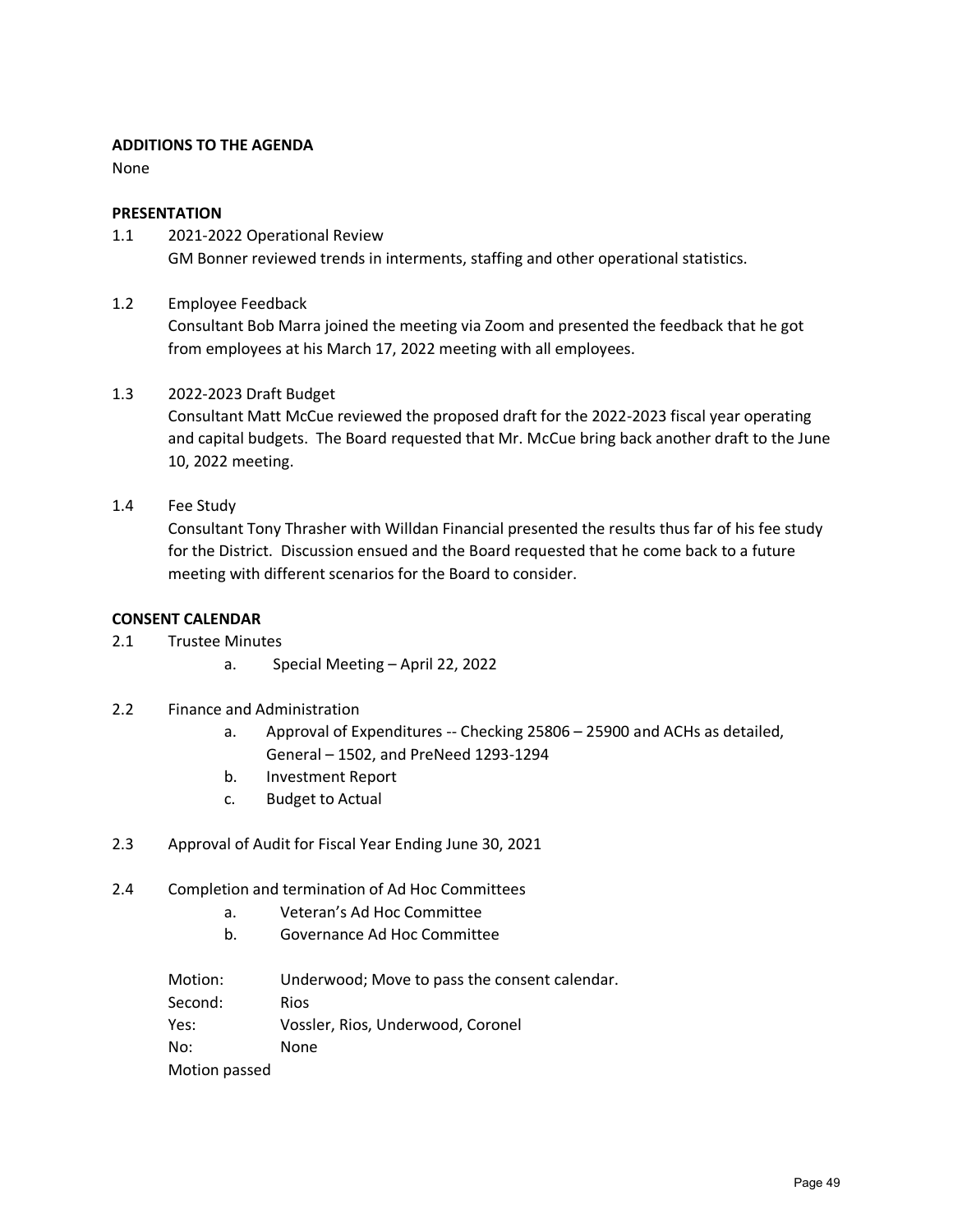## **ACTION ITEMS**

3.1 Adoption of a Financial Reserves Policy Review and discuss proposed financial review policy. Consultant McCue reviewed the staff report.

> Motion: Underwood; Move to pass as presented. Second: Rios Yes: Vossler, Rios, Underwood No: Coronel Motion passed

3.2 Review and Adopt Cemetery Grounds Policy Changes requested from the April 22, 2022 special meeting GM Bonner reviewed the staff report.

| Motion:       | Coronel; Approve item 3.2.        |
|---------------|-----------------------------------|
| Second:       | Rios                              |
| Yes:          | Coronel, Vossler, Rios, Underwood |
| No:           | None                              |
| Motion passed |                                   |

3.3 2022-2023 Board Meeting Schedule Discuss and adopt meeting schedule for next business year.

| Motion:       | Rios; GM to work with Trustee Coronel on Schedule. |
|---------------|----------------------------------------------------|
| Second:       | Underwood                                          |
| Yes:          | Coronel, Vossler, Rios, Underwood                  |
| No:           | <b>None</b>                                        |
| Motion passed |                                                    |

3.4 On-call vehicle use

Clarification of vehicle use policy for work truck GM Bonner reviewed the staff report.

| Motion:       | Coronel; Approve item 3.4 Granting GM Authority to Assign |
|---------------|-----------------------------------------------------------|
| Second:       | <b>Rios</b>                                               |
| Yes:          | Coronel, Vossler, Rios, Underwood                         |
| No:           | None                                                      |
| Motion passed |                                                           |

3.5 Legislative Advocacy Policy Review and adopt District legislative advocacy policy GM Bonner reviewed the staff report.